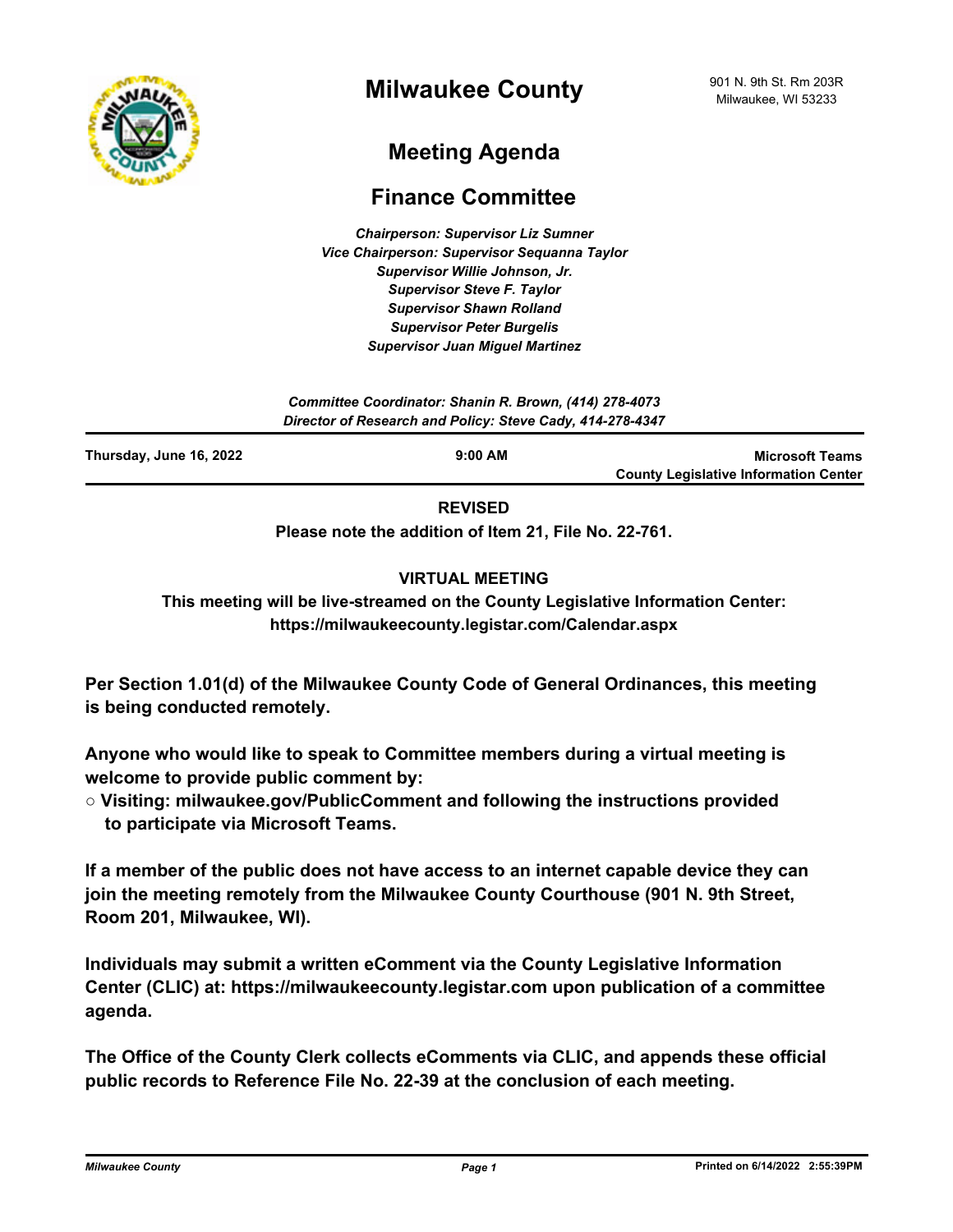#### Public Notice

*PLEASE TAKE NOTICE: Members of the Milwaukee County Board of Supervisors (County Board) who are not members of this committee may attend this meeting to participate or to gather information. Therefore, notice is hereby given that this meeting may constitute a meeting of the County Board and/or a meeting of one or more of the County Board's other committees, commissions, or task forces, although no action will be taken at this meeting by the County Board or any of its other committees, commissions, or task forces.*

*NOTICE: The Committee may consider and vote to recommend County Board adoption of a resolution related to the subject of any "information only" item listed on this agenda. The public will be offered the opportunity to comment on any such proposal at this meeting.*

### **Call To Order**

### **Roll Call**

**1** [22-702](http://milwaukeecounty.legistar.com/gateway.aspx?m=l&id=/matter.aspx?key=12401) A report from the Director, Department of Health and Human Services (DHHS), requesting approval of \$19 million in American Rescue Plan Act (ARPA) funds to expand housing and energy assistance opportunities in Milwaukee County

> [22-702 REPORT](http://MilwaukeeCounty.legistar.com/gateway.aspx?M=F&ID=6707f968-3e1d-49f1-8932-c38721b0d214.pdf) *Attachments:* [22-702 REVISED REPORT \(received 06/07/22\)](http://MilwaukeeCounty.legistar.com/gateway.aspx?M=F&ID=9ca9fb52-0b9e-4a6a-98b9-b669462208b5.pdf) [22-702 RESOLUTION](http://MilwaukeeCounty.legistar.com/gateway.aspx?M=F&ID=8a978f5c-a8c2-493f-9af4-7082ee6f1269.docx) [22-702 REVISED RESOLUTION \(received 06/07/22\)](http://MilwaukeeCounty.legistar.com/gateway.aspx?M=F&ID=1e08b81e-41c6-4c49-9f72-4c1ccd9282aa.docx) [22-702 FISCAL NOTE](http://MilwaukeeCounty.legistar.com/gateway.aspx?M=F&ID=f0d9c548-686e-4797-b17a-84e5216369a5.pdf) [22-702 REVISED FISCAL NOTE \(received 06/07/22\)](http://MilwaukeeCounty.legistar.com/gateway.aspx?M=F&ID=ca2eb3d5-5bf6-4ebe-b73a-70178dea744e.pdf)

**2** [22-709](http://milwaukeecounty.legistar.com/gateway.aspx?m=l&id=/matter.aspx?key=12408) From the Office of Equity requesting authorization of \$2,087,500 in ARPA funding for "Community Engagement and Strategic Partnerships to Advance Health, Equity, and Community Resilience" project [22-709 REPORT](http://MilwaukeeCounty.legistar.com/gateway.aspx?M=F&ID=9669749f-59ec-4b4d-8223-347c10d9babb.docx) *Attachments:*

> [22-709 RESOLUTION](http://MilwaukeeCounty.legistar.com/gateway.aspx?M=F&ID=8049f73f-a194-493a-8b3d-dc3dedcfb83d.docx) [22-709 FISCAL NOTE \(unsigned\)](http://MilwaukeeCounty.legistar.com/gateway.aspx?M=F&ID=4d667c11-fb94-49d7-88f1-8169a18af7f6.doc)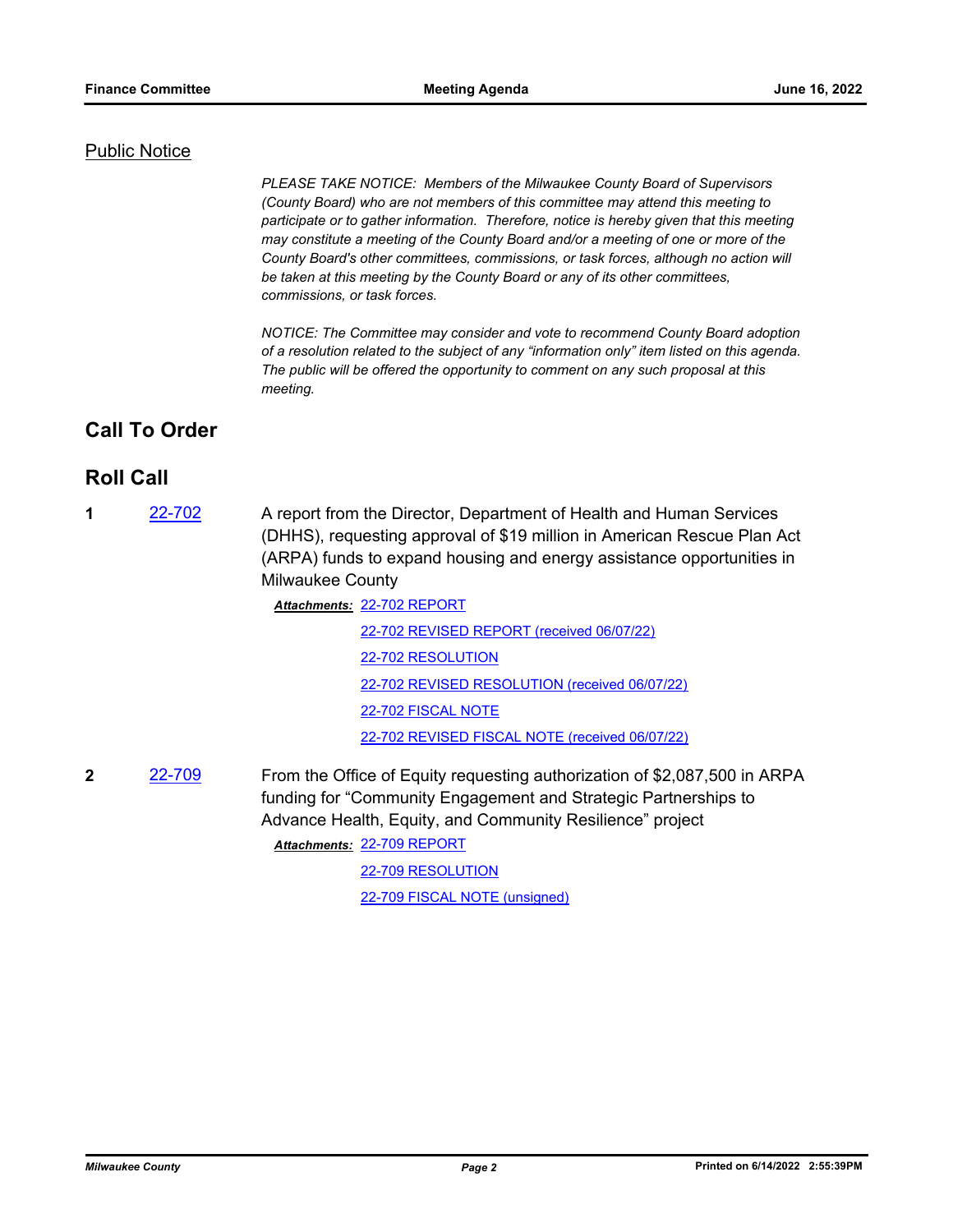**3** [22-679](http://milwaukeecounty.legistar.com/gateway.aspx?m=l&id=/matter.aspx?key=12377) From the Office of Equity requesting to abolish 1.0 FTE Equity Research Analyst (vacant, pay grade 23M) and 1.0 FTE Community Engagement Coordinator (vacant, pay grade 23M); and create 1.0 FTE Research and Advocacy Manager (pay grade 32M) and 1.0 FTE Communications Manager (pay grade 32M). **(Companion Personnel File Nos. 22-689 and 22-690)**

> [22-679 DEPARTMENTAL REQUEST](http://MilwaukeeCounty.legistar.com/gateway.aspx?M=F&ID=937bf685-56ba-41e9-8a16-735621663696.docx) *Attachments:* [22-679 OSBP REPORT](http://MilwaukeeCounty.legistar.com/gateway.aspx?M=F&ID=fa3e08c3-18fc-4a05-b631-7626483369d9.pdf) [22-679 OSBP RESOLUTION](http://MilwaukeeCounty.legistar.com/gateway.aspx?M=F&ID=7f0f3223-6ada-4ce2-919a-63f05836abb9.docx) [22-679 OSBP FISCAL NOTE](http://MilwaukeeCounty.legistar.com/gateway.aspx?M=F&ID=3d0cb5b2-2fd7-427f-b1a8-b0735825153b.pdf)

**4** [22-681](http://milwaukeecounty.legistar.com/gateway.aspx?m=l&id=/matter.aspx?key=12379) A report from the Director, Department of Health and Human Services (DHHS), requesting the transfer of \$300,513 from the unallocated contingency for the purpose of meeting match requirements related to American Rescue Plan Act (ARPA) Older Americans Act funding for aging services

> [22-681 REPORT](http://MilwaukeeCounty.legistar.com/gateway.aspx?M=F&ID=d8c46cb8-8177-49eb-8ef7-75b0d1b3c078.pdf) *Attachments:* [22-681 RESOLUTION](http://MilwaukeeCounty.legistar.com/gateway.aspx?M=F&ID=db9b5f59-75aa-4de0-8998-6cb9bd77557d.doc) [22-681 FISCAL NOTE](http://MilwaukeeCounty.legistar.com/gateway.aspx?M=F&ID=1096270f-63cf-434f-af5f-737bf6777e55.pdf)

**5** [22-705](http://milwaukeecounty.legistar.com/gateway.aspx?m=l&id=/matter.aspx?key=12404) Report from the Director, Department of Health and Human Services, requesting authorization to amend 2022 non-professional service contracts with caterers supporting the Senior Dining Program and minority-owned restaurants preparing meals for the Dine-Out Program by increasing the funding available by \$293,000 from \$2,992,000 for a total of \$3,285,000

> [22-705 REPORT](http://MilwaukeeCounty.legistar.com/gateway.aspx?M=F&ID=d3ee8dcc-86c7-4ced-930a-ba9dd434437c.pdf) *Attachments:* [22-705 RESOLUTION](http://MilwaukeeCounty.legistar.com/gateway.aspx?M=F&ID=f2893725-a830-489c-b4ae-894167a0da87.doc) [22-705 FISCAL NOTE](http://MilwaukeeCounty.legistar.com/gateway.aspx?M=F&ID=e5470e9b-6671-435b-87c0-673cf18457c4.pdf)

**6** [22-664](http://milwaukeecounty.legistar.com/gateway.aspx?m=l&id=/matter.aspx?key=12362) From the Director, Department of Health and Human Services, requesting the creation of 1.0 FTE Financial Analyst, 1.0 FTE Human Services Worker and 1.0 FTE Disabilities Services Coordinator. **(Companion Personnel File Nos. 22-691, 22-692, and 22-695)**

> [22-664 DEPARTMENTAL REQUEST](http://MilwaukeeCounty.legistar.com/gateway.aspx?M=F&ID=baf38a87-9492-4d00-aa2a-90d16bd7b7e4.pdf) *Attachments:* [22-664 OSBP REPORT](http://MilwaukeeCounty.legistar.com/gateway.aspx?M=F&ID=e50614d6-427e-4dfe-8b60-b164436ac253.pdf) [22-664 OSBP RESOLUTION](http://MilwaukeeCounty.legistar.com/gateway.aspx?M=F&ID=2ec0f03b-34cd-4289-9c65-837f79047920.docx) [22-664 OSBP FISCAL NOTE](http://MilwaukeeCounty.legistar.com/gateway.aspx?M=F&ID=89190461-d76e-4a8e-ab89-035327f1467f.pdf)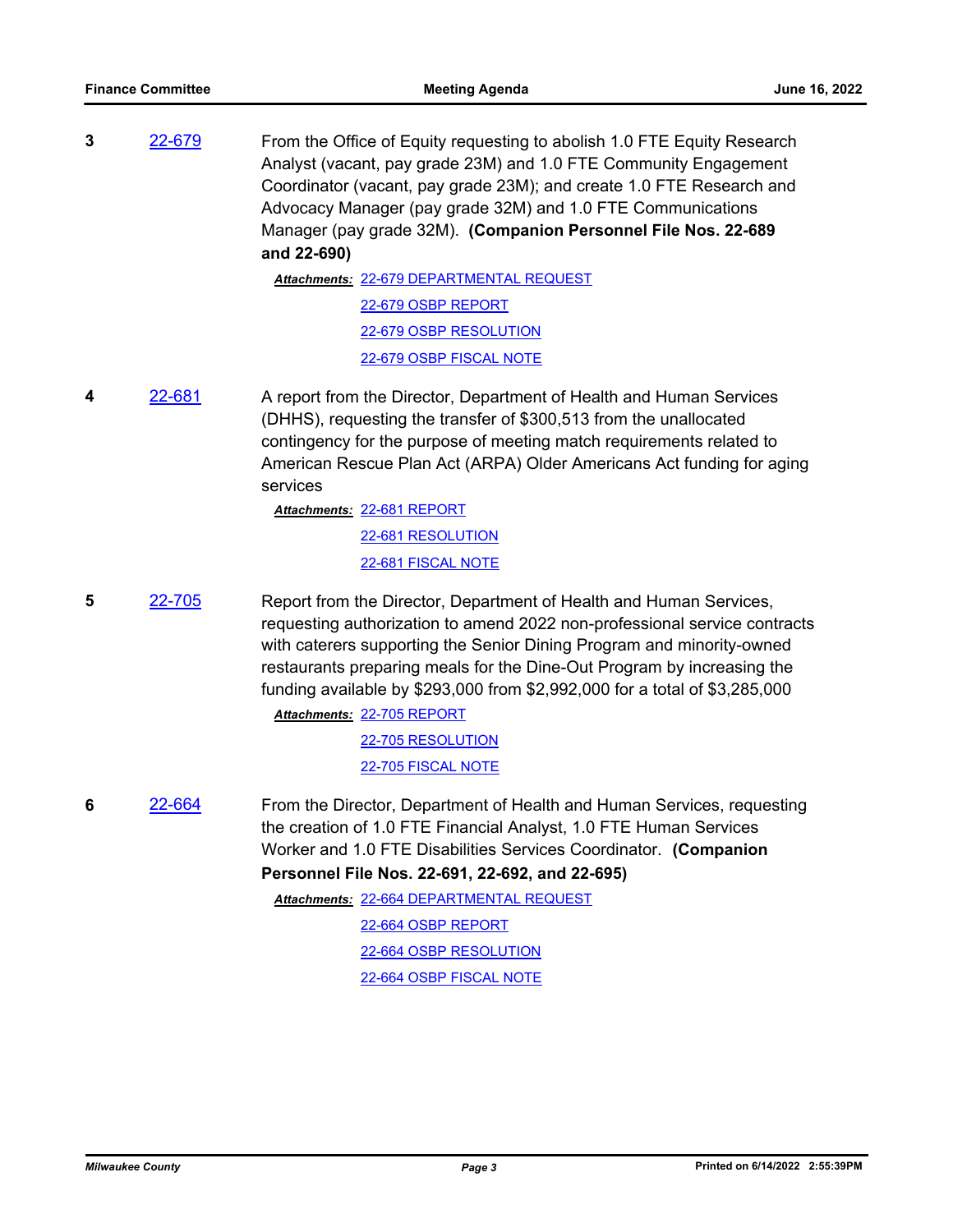### **PASSIVE REVIEW - ITEM 7**

*Act 14 provides for a 14-day review period by the Finance Committee for all contracts with a value of at least \$100,000, but not more than \$300,000. The contract may take effect only upon one of the following:*

*The 14-day review period expired with no action by the Finance Committee, or The Finance Committee reviewed the item and placed it on file within the 14-day review period, or*

*The Finance Committee voted to approve the contract during the 14-day review period, or The Finance Committee voted to reject it within the 14-day review period, but, within 30 days of the Committee action, the County Board votes to approve it.*

**7** [22-750](http://milwaukeecounty.legistar.com/gateway.aspx?m=l&id=/matter.aspx?key=12456) Report from the Director, Department of Health and Human Services, submitting two 2022 professional services contract extensions with advisory and coaching vendors for consideration under passive review **(PASSIVE REVIEW; INFORMATIONAL ONLY UNLESS OTHERWISE DIRECTED BY THE COMMITTEE)**

[22-750 REPORT](http://MilwaukeeCounty.legistar.com/gateway.aspx?M=F&ID=ba6574d2-b799-4b1a-85c0-d14ef6a935bc.pdf) *Attachments:*

[22-750 FISCAL NOTE](http://MilwaukeeCounty.legistar.com/gateway.aspx?M=F&ID=87b2155c-e93f-49e4-8b6a-cb90d89145d8.pdf)

**8** [22-740](http://milwaukeecounty.legistar.com/gateway.aspx?m=l&id=/matter.aspx?key=12441) A resolution declaring a stated preference against any direct investment of County funds in Russian or Belarusian assets

> *Sponsors:* Burgelis [22-740 RESOLUTION](http://MilwaukeeCounty.legistar.com/gateway.aspx?M=F&ID=72378a93-798d-4b06-8208-fb45c8dd973b.docx) *Attachments:* [22-740 FISCAL NOTE](http://MilwaukeeCounty.legistar.com/gateway.aspx?M=F&ID=e6bfa7fc-56ec-49b6-ad86-cd69c4b2f8dc.pdf)

**9** [22-701](http://milwaukeecounty.legistar.com/gateway.aspx?m=l&id=/matter.aspx?key=12400) From the Milwaukee County Comptroller and the Director of the Office of Strategy, Budget and Performance, requesting approval to allocate approximately \$1.9 million in unspent bond proceeds from the Debt Service Reserve; and to process the associated administrative appropriation transfers to pay eligible debt service expenses, to apply proceeds towards the 2022 bond issuances, to provide additional funding to Project WO053501 War Memorial Green Print; and to transfer \$1,028,585 to the unallocated contingency account from Org. 9960 Debt Service to Org. 1945 Appropriation

[22-701 REPORT](http://MilwaukeeCounty.legistar.com/gateway.aspx?M=F&ID=9cadb2ea-70d2-4262-999f-b34cc186671e.pdf) *Attachments:*

[22-701 RESOLUTION](http://MilwaukeeCounty.legistar.com/gateway.aspx?M=F&ID=bd84aad5-5580-45a2-8e10-d9210ed63427.docx) [22-701 FISCAL NOTE](http://MilwaukeeCounty.legistar.com/gateway.aspx?M=F&ID=116149e2-0e03-41d4-b910-fb3b47509cc8.pdf)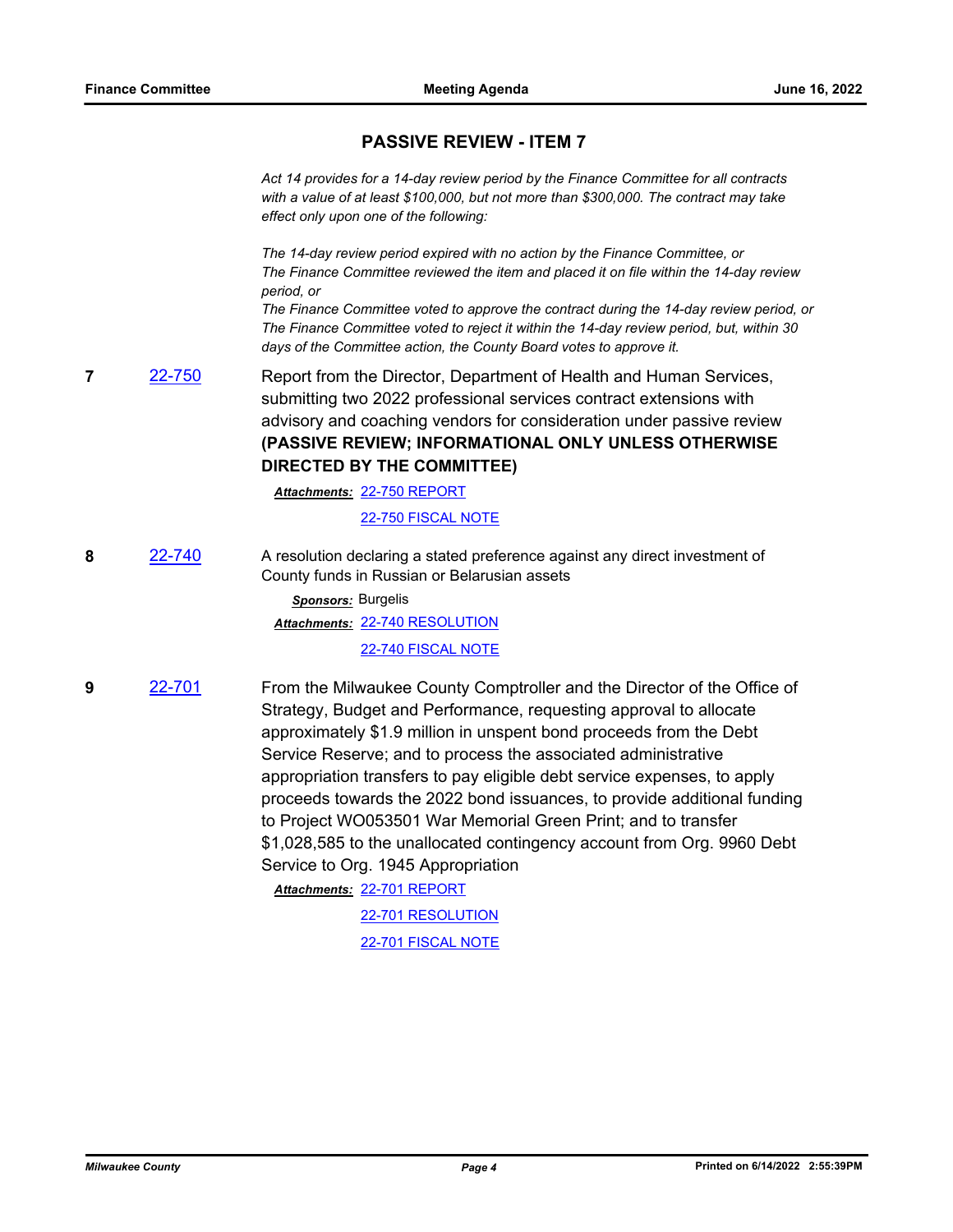| 10 | 22-704        | From the Milwaukee County Comptroller, requesting approval to lapse<br>\$940,655 of unspent bond proceeds from projects to the Debt Service<br>Reserve; and to process the associated administrative appropriation<br>transfers to address compliance issues related to unspent bonds, to move<br>surplus funds for projects that are substantially completed, but not yet<br>closed, and to transfer funds to the unallocated contingency account and<br>Project WP0682 Whitnall Clubhouse HVAC Replacement and Kitchen<br>Improvements from Org. 9960 Debt Service<br>Attachments: 22-704 REPORT<br>22-704 RESOLUTION<br>22-704 FISCAL NOTE |
|----|---------------|-----------------------------------------------------------------------------------------------------------------------------------------------------------------------------------------------------------------------------------------------------------------------------------------------------------------------------------------------------------------------------------------------------------------------------------------------------------------------------------------------------------------------------------------------------------------------------------------------------------------------------------------------|
| 11 | 22-675        | From the Director of Benefits, Department of Human Resources,<br>requesting authorization to execute a contract with Willis Towers Watson,<br>Midwest, Inc. to purchase consulting and actuarial services for non-pension<br>benefit plans effective June 1, 2022 through May 31, 2025.<br>Attachments: 22-675 REPORT<br>22-675 RESOLUTION                                                                                                                                                                                                                                                                                                    |
|    |               | 22-675 FISCAL NOTE                                                                                                                                                                                                                                                                                                                                                                                                                                                                                                                                                                                                                            |
| 12 | 22-489        | House of Correction requests to create 1.0 FTE Family Visitation Security<br>Officer, Pay Grade 14Z1 and 1.0 FTE Program Manager, Pay Grade 24M.<br>(Companion Personnel File No's 22-583 and 22-585)<br><b>Attachments: 22-489 DEPARTMENTAL REQUEST - Family Visitation Security Officer (receiv</b><br>22-489 DEPARTMENTAL REQUEST - Program Manager (received 05/17/22)<br>22-489 OSBP REPORT<br>22-489 OSBP RESOLUTION<br>22-489 OSPB FISCAL NOTE                                                                                                                                                                                         |
| 13 | 22-754        | Court Coordinator Mental Health Treatment Court (Companion<br>Personnel File No. 22-700)<br>Attachments: 22-754 DEPARTMENTAL REQUEST<br>22-754 OSBP REPORT<br>22-754 OSBP RESOLUTION<br>22-754 OSBP FISCAL NOTE                                                                                                                                                                                                                                                                                                                                                                                                                               |
| 14 | <u>22-753</u> | Court Coordinator Eviction Diversion Grant (Companion Personnel File<br>No. 22-699)<br>Attachments: 22-753 DEPARTMENTAL REPORT<br>22-753 OSBP REPORT<br>22-753 OSBP RESOLUTION<br>22-753 OSBP FISCAL NOTE                                                                                                                                                                                                                                                                                                                                                                                                                                     |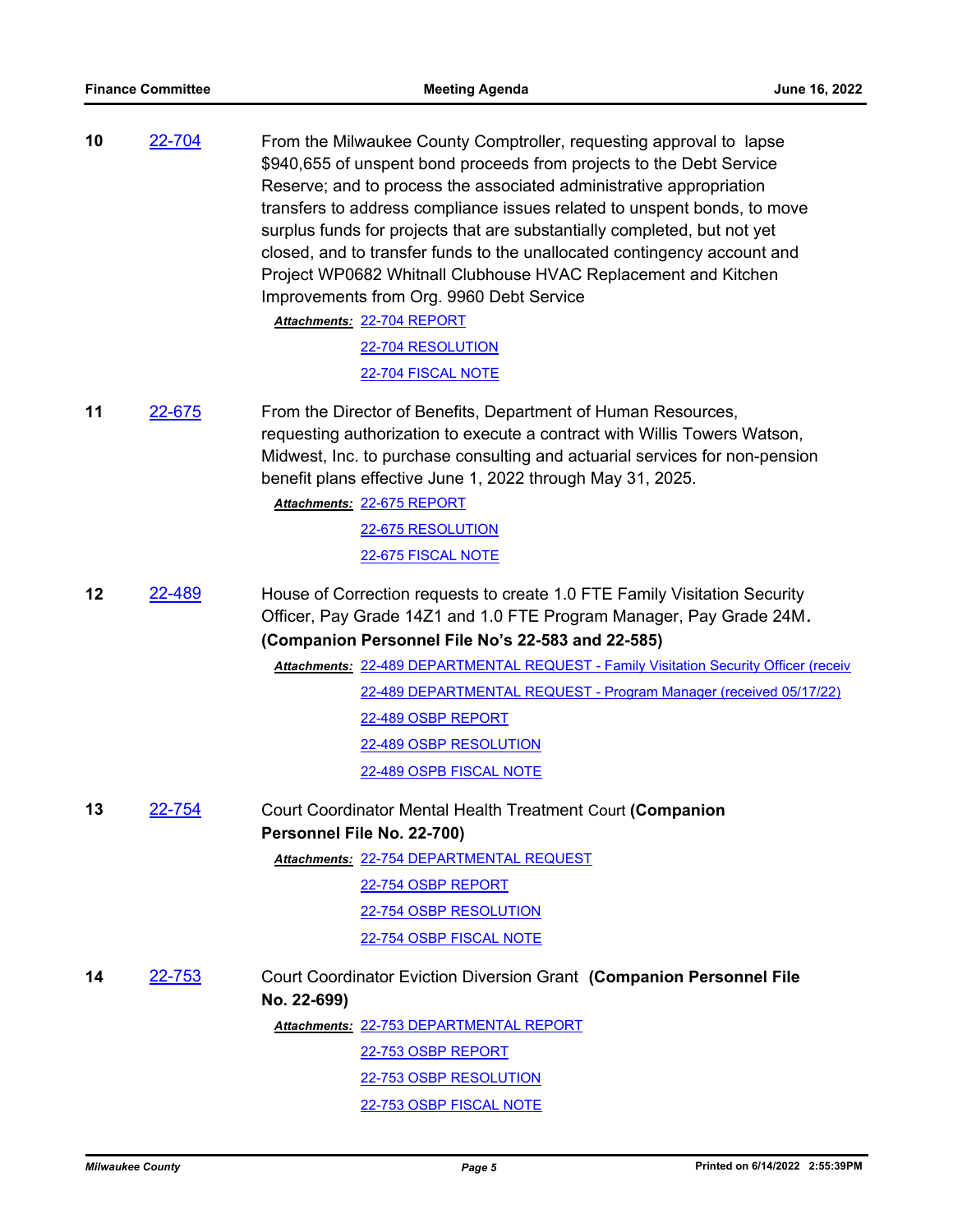| 15 | 22-684        | Amendment to PSA with Credit Management Control                                                                                                                                                                                                                                                                                                                                                            |
|----|---------------|------------------------------------------------------------------------------------------------------------------------------------------------------------------------------------------------------------------------------------------------------------------------------------------------------------------------------------------------------------------------------------------------------------|
|    |               | Attachments: 22-684 REPORT                                                                                                                                                                                                                                                                                                                                                                                 |
|    |               | 22-684 RESOLUTION                                                                                                                                                                                                                                                                                                                                                                                          |
|    |               | 22-684 FISCAL NOTE                                                                                                                                                                                                                                                                                                                                                                                         |
|    |               | 22-684 2016 PROFESSIONAL SERVICE AGREEMENT                                                                                                                                                                                                                                                                                                                                                                 |
|    |               | 22-684 AMENDMENT NO. 1 TO 2016 PSA                                                                                                                                                                                                                                                                                                                                                                         |
| 16 | <u>22-696</u> | From the Director Office of Strategy, Budget, and Performance providing<br>an appropriation transfer packet for the June 2022 cycle.                                                                                                                                                                                                                                                                       |
|    |               | Attachments: 22-696 DRAFT TRANSFER PACKET                                                                                                                                                                                                                                                                                                                                                                  |
|    |               | 22-696 REVISED DRAFT TRANSFER PACKET (received 06/07/22)                                                                                                                                                                                                                                                                                                                                                   |
| 17 | 22-28         | From the President and Chief Executive Officer, Milwaukee Public<br>Museum, providing an informational report regarding financial statements.<br>(Considered by the Committees on Parks, Energy, and<br>Environment; and Finance) (INFORMATIONAL ONLY UNLESS<br><b>OTHERWISE DIRECTED BY THE COMMITTEE)</b>                                                                                                |
|    |               | Attachments: 22-28 JUNE REPORT (received 05/16/22)                                                                                                                                                                                                                                                                                                                                                         |
| 18 | 22-728        | From the Director of Retirement Plan Services, Department of Human<br>Resources, providing an informational report detailing the Fiscal Year<br>2023 County Pension Contributions to the Milwaukee County Employees'<br>Retirement System and the OBRA 1990 Retirement Plan. (Considered<br>by the Committees on Personnel and Finance) (INFORMATIONAL<br>ONLY UNLESS OTHERWISE DIRECTED BY THE COMMITTEE) |
|    |               | Attachments: 22-728 REPORT                                                                                                                                                                                                                                                                                                                                                                                 |
|    |               | 22-728 2023 COUNTY CONTRIBUTIONS FOR ERS & OBRA                                                                                                                                                                                                                                                                                                                                                            |
|    |               | 22-728 ERS ACTUARIAL VALUATION (102 pages)                                                                                                                                                                                                                                                                                                                                                                 |
|    |               | 22-728 OBRA 1990 RETIREMENT SYSTEM ACTUARIAL VALUATION (61 pac                                                                                                                                                                                                                                                                                                                                             |
|    |               | 22-728 COUNTY BOARD RESOLUTION                                                                                                                                                                                                                                                                                                                                                                             |
| 19 | <u>22-40</u>  | From the Milwaukee County Comptroller, Office of the Comptroller,<br>providing an informational report regarding contract notifications received<br>pursuant to Sections $44.09(e)$ , $46.09(8)$ , and $56.30(8)$ of the Milwaukee<br>County Code of General Ordinances. (INFORMATIONAL ONLY<br>UNLESS OTHERWISE DIRECTED BY THE COMMITTEE)                                                                |

*Attachments:* [22-40 JUNE REPORT \(received 6/13/22\)](http://MilwaukeeCounty.legistar.com/gateway.aspx?M=F&ID=45d5501c-7eca-4aa1-b986-481529a6aa38.pdf)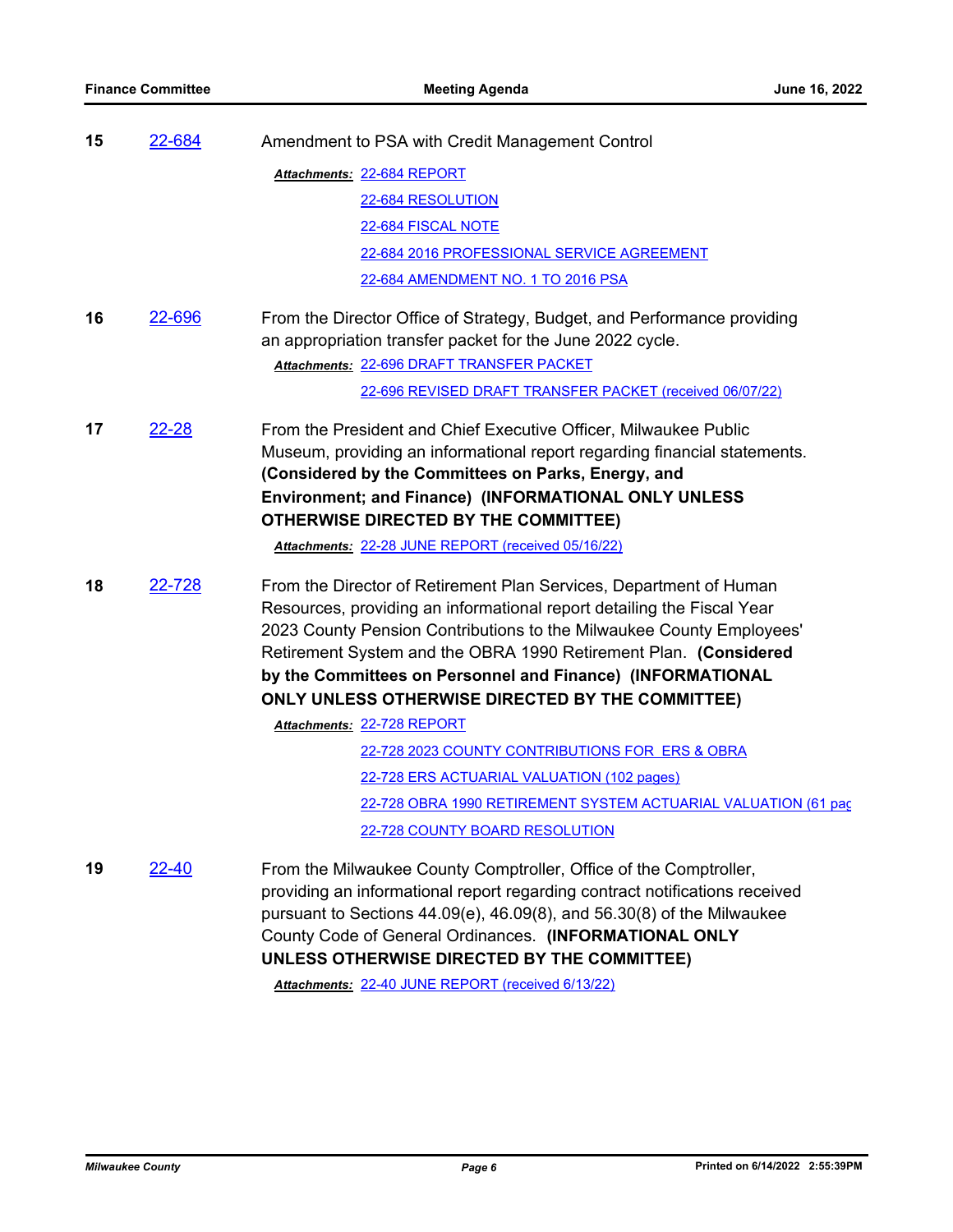**20** [22-41](http://milwaukeecounty.legistar.com/gateway.aspx?m=l&id=/matter.aspx?key=11863) From the Milwaukee County Comptroller, Office of the Comptroller, providing an informational report regarding the 2022 year-end fiscal projection for Milwaukee County. **(INFORMATIONAL ONLY UNLESS OTHERWISE DIRECTED BY THE COMMITTEE)**

*Attachments:* [22-41 JUNE REPORT \(received 06/09/22\)](http://MilwaukeeCounty.legistar.com/gateway.aspx?M=F&ID=5668200d-7b94-4ad1-957d-af2b8230378f.pdf)

**21** [22-761](http://milwaukeecounty.legistar.com/gateway.aspx?m=l&id=/matter.aspx?key=12471)

A resolution authorizing and directing a transfer of \$712,190 from Org. Unit 1940-1945 Appropriation for Contingencies to WP076 - McKinley Beach for the purpose of contracting with a vendor for the McKinley Beach restoration and safety project

*Sponsors:* Wasserman [22-761 RESOLUTION](http://MilwaukeeCounty.legistar.com/gateway.aspx?M=F&ID=7192c3b5-bcdb-471c-920b-fd3d28fe2861.docx) *Attachments:* [22-761 FISCAL NOTE](http://MilwaukeeCounty.legistar.com/gateway.aspx?M=F&ID=7f6d637a-6adc-4bfa-94f4-f23d6d48d47d.pdf)

### **CORPORATION COUNSEL - 2**

#### **CLOSED SESSION - ITEMS 22 and 23**

*The Committee may adjourn into closed session under the provisions of Section 19.85(1)(g), Wisconsin State Statutes, for the purpose of the Committee receiving oral or written advice from legal counsel concerning strategy to be adopted with respect to pending or possible litigation with regard to the following matter(s).*

*At the conclusion of the closed session, the Committee may reconvene in open session to take whatever actions it may deem necessary.*

**22** [22-19](http://milwaukeecounty.legistar.com/gateway.aspx?m=l&id=/matter.aspx?key=11841) From Corporation Counsel, Office of Corporation Counsel, providing an informational report regarding the status of pending litigation. **(Considered by the Committees on Judiciary, Safety, and General Services; and Finance) (INFORMATIONAL ONLY UNLESS OTHERWISE DIRECTED BY THE COMMITTEE)**

*Attachments:* [22-19 JUNE REPORT \(received 05/18/22\)](http://MilwaukeeCounty.legistar.com/gateway.aspx?M=F&ID=23ddcdc8-a5ce-40f1-901d-89e8394b6291.pdf)

**23** [22-20](http://milwaukeecounty.legistar.com/gateway.aspx?m=l&id=/matter.aspx?key=11842) From Corporation Counsel, Office of Corporation Counsel, providing an informational report regarding claim and litigation settlement payments. **(Considered by the Committees on Judiciary, Safety, and General Services; and Finance) (INFORMATIONAL ONLY UNLESS OTHERWISE DIRECTED BY THE COMMITTEE)**

*Attachments:* [22-20 JUNE REPORT \(received 05/18/22\)](http://MilwaukeeCounty.legistar.com/gateway.aspx?M=F&ID=8e73dd96-70f8-4064-bdb0-5972b96148d6.pdf)